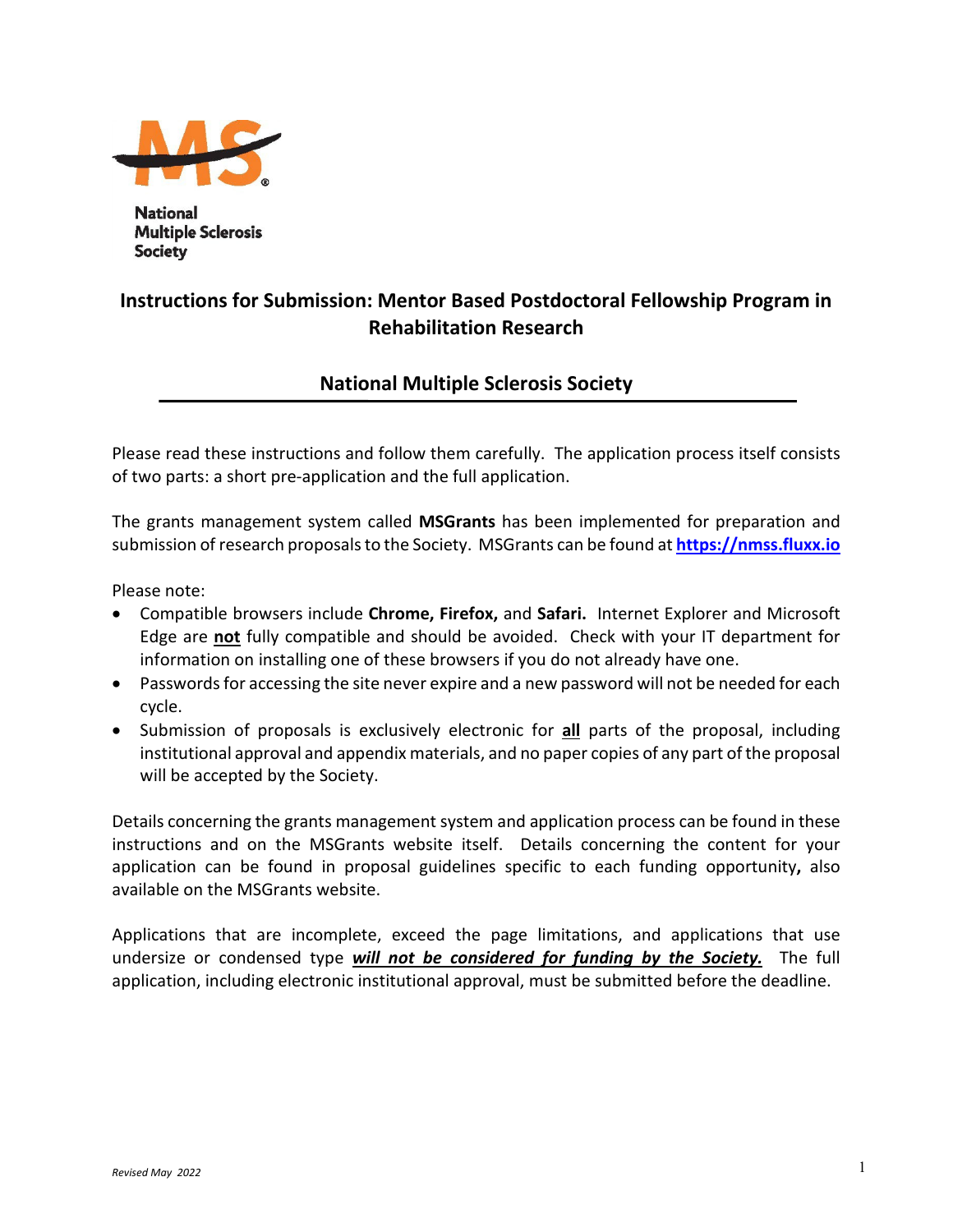## **1. GETTING STARTED**

### **1.1. Registration**

If you have not previously submitted a proposal to the National Multiple Sclerosis Society, then you will need to register and be approved for access to MSGrants. Go to **[https://nmss.fluxx.io](https://nmss.fluxx.io/)** and once you are at the login page, click on **Register Now.** Complete the online registration form and submit your registration by clicking on the words **Submit Request.** This will submit your request for access to the site to the Research Programs staff of the Society. The staff will review your registration information to verify that you are qualified to apply for funding from the Society. If approved, you will receive an automated e-mail message containing your login credentials within *two business days*.

### **1.2. Password Reset**

If you need to reset your password, please click on **Reset or Create Password** on the main login page for MSGrants or go to **[https://nmss.fluxx.io/forgot\\_password.](https://nmss.fluxx.io/forgot_password)** At the next screen, enter the e-mail address that you used to register and click on **Submit.** The system will send you an email with a link to reset your password. If the system does not recognize your e-mail address, you may need to register as if you are a new user.

Your password should contain at least one of each of the following:

- Uppercase letter (A through Z)
- Lowercase letter (a through z)
- Number (0 through 9)

### **1.3. A Word about Passwords**

It is important that you not share your password. Your password is linked directly to your account as a Principal Investigator/Applicant and will provide access to all information used in your submissions to the National Multiple Sclerosis Society. When logged in, you will be able to use MSGrants for a variety of purposes in addition to preparation and submission of proposals, such as submission of your progress reports. Your password for MSGrants never expires and you will not need to obtain a new password to apply for other funding programs or subsequent cycles.

### **2. NAVIGATING MSGrants**

When you log on you will see the grantee portal (illustrated below). A description of the main parts of the grantee portal, accessed through the left-hand navigation menu, follows.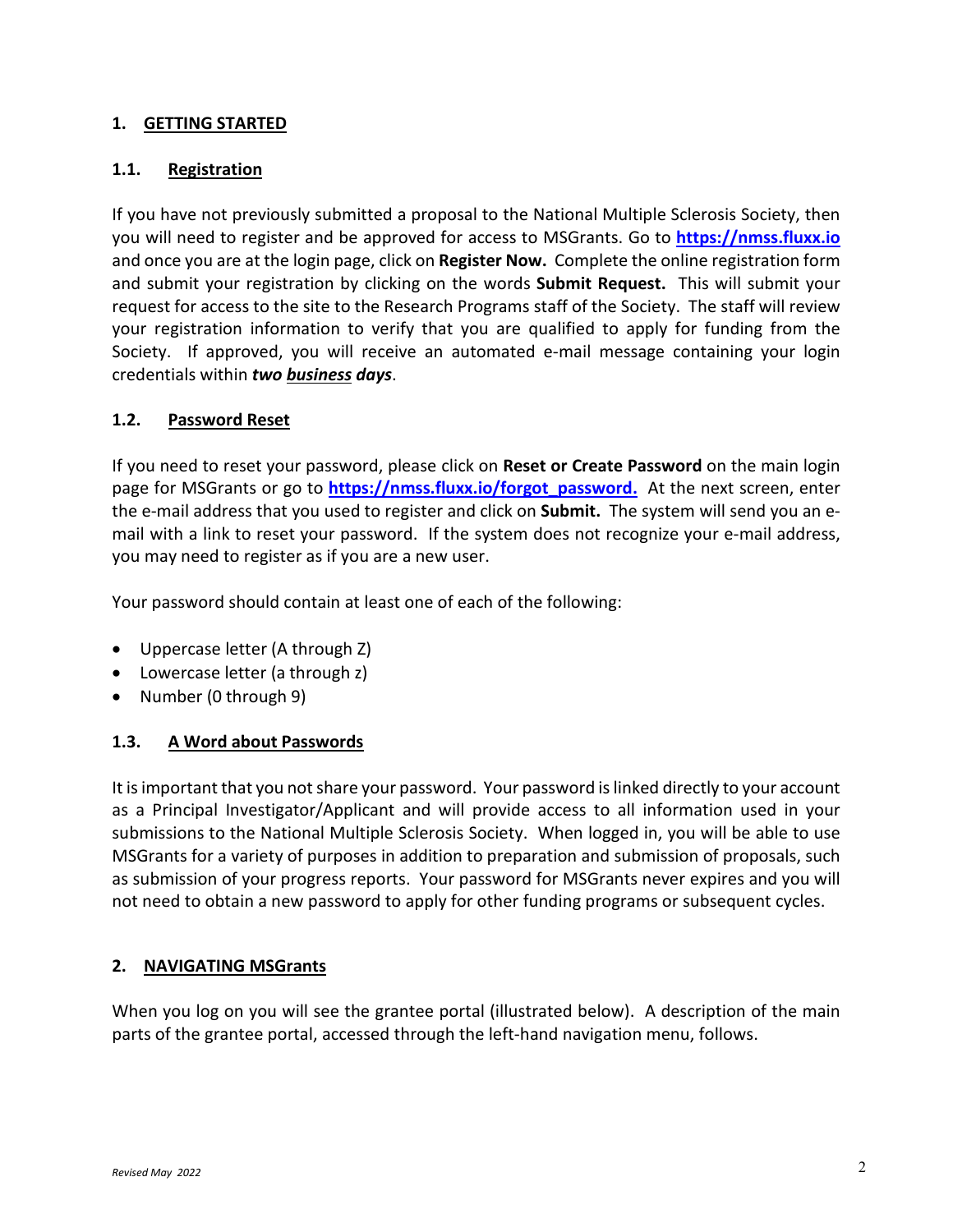

**2.1. Information**

**Funding Opportunities—**The funding opportunities that are currently available and the application deadlines. Click on **Apply Now** to start a pre-application.

**Application Templates—**Various documents available for download that you may need/use in preparing your application. These include the following:

- Templates for preparing specific funding opportunity narratives
- A Word template for preparing biographical sketches
- An example of a plain language summary
- A PDF file showing the keywords that you will also find in a dropdown list on applicable applications. This PDF file is provided to make it easier for you to see the entire list before making your selections.

**Application Instructions—**Instructions for all current funding opportunities

### **2.2. Users**

**My Profile—**Your individual user profile information is outlined in this section. Please make sure all contact information is current and edit this information to update your profile.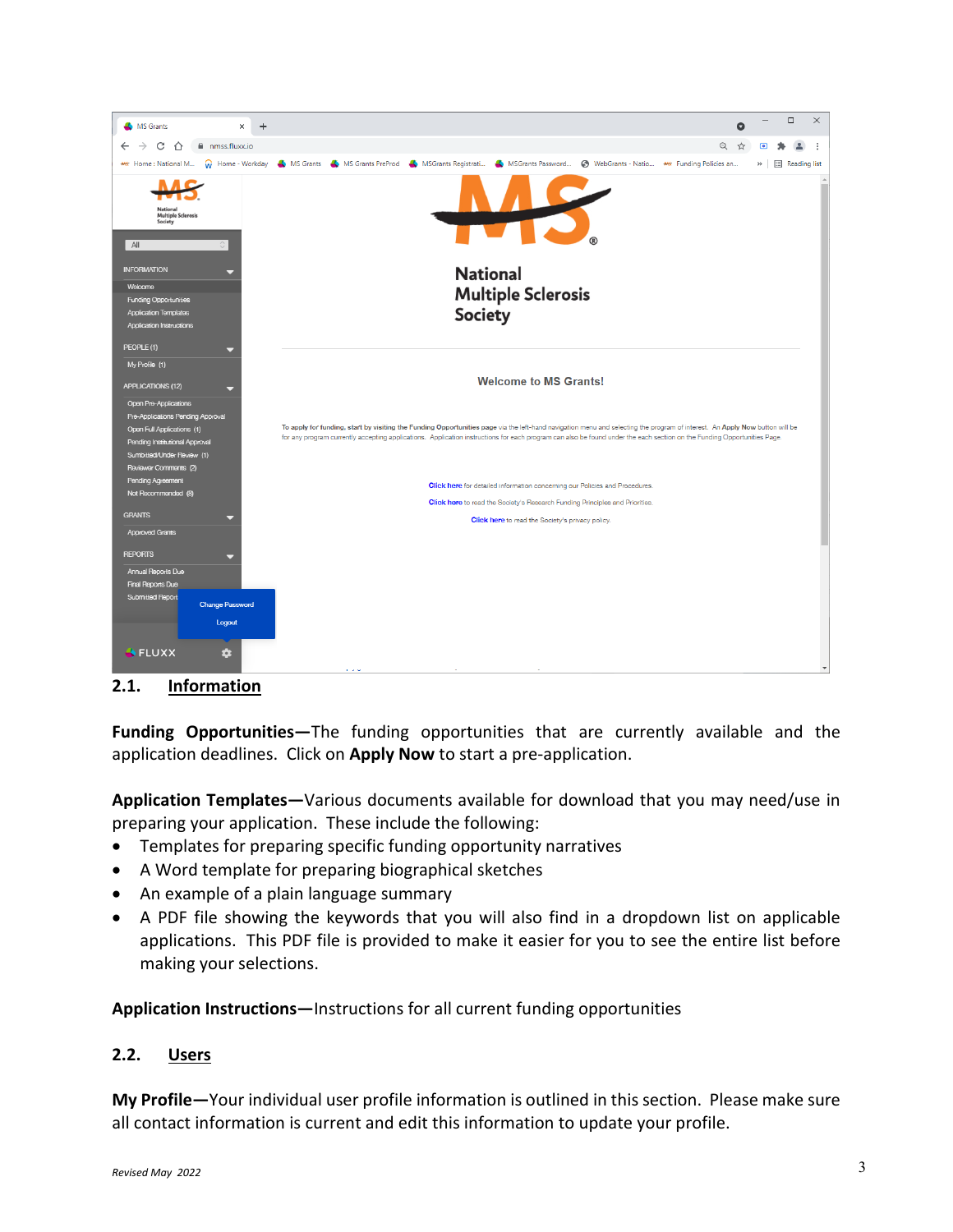### **2.3. Applications**

As your application moves through the various steps in the system, it will be listed under different sections of the grantee portal.

**Open Pre-Applications—**All pre-applications that have been started AND saved, but not yet submitted. These pre-applications can be edited.

**Pre-Applications Pending Approval—**Pre-applications that have been submitted for initial review by the Society are found in this section. These pre-applications cannot be edited.

**Open Full Applications—**Approved pre-applications become full applications and can be accessed in this section. Full applications can be edited and saved for continued revision later.

**Pending Institutional Approval—**Full applications have been submitted and are pending institutional approval can be found here. Applications in this section cannot be edited by anyone other than the Institutional Signatory identified in the application.

**Submitted/Under Review—**Applications that have been submitted can be found here. These applications will be screened by Society staff and advanced through the peer review process; applications in this section cannot be edited.

**Pending Agreement—**Applications that have been approved for funding, but which still require some additional processing and/or submission of documents can be found here.

**Not Recommend—**Applications that have previously been reviewed but were not recommended for funding are found here.

# **2.4. Grants**

**Approved Grants—**Active grants (applications that have been approved for funding and which require no further processing) can be found here.

### **2.5. Reports**

**Annual Reports Due—**All annual reports scheduled for multi-year grants can be found here. Reports in this section can be edited and saved for continued revision later.

**Final Reports Due—**All final reports for grants can be found here. Reports in this section can be edited and saved for continued revision later.

**Submitted Reports—**All reports submitted to Society staff can be found in this section. These reports cannot be edited.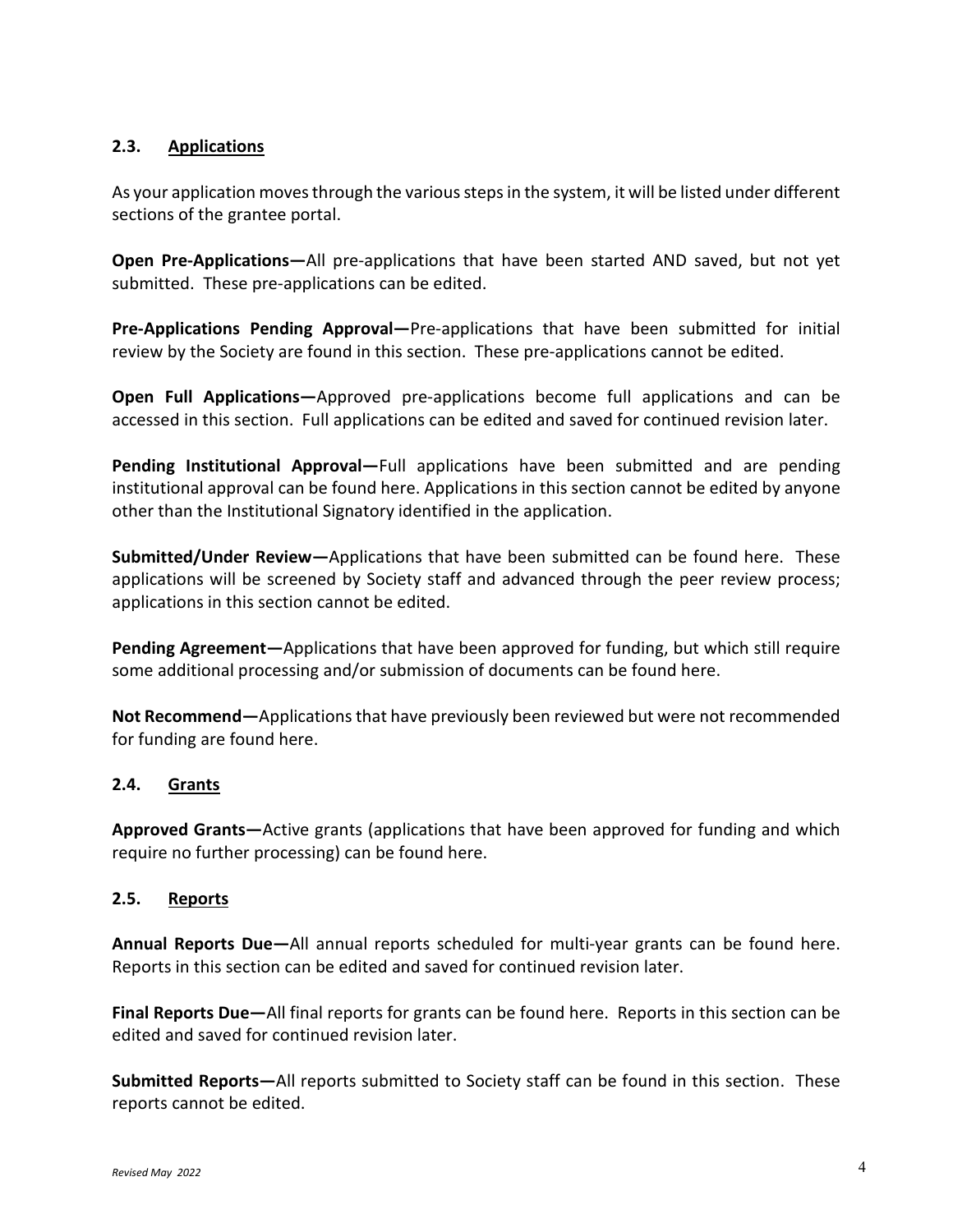# **3. THE PRE-APPLICATION**

For each funding opportunity, there is a pre-application that must be completed and submitted to the Society before the applicant can prepare a full application. The pre- application is reviewed by a member of the staff to determine that 1) the applicant and organization are eligible to receive funding and 2) the research idea is consistent with the Society's mission an[d Pathways to](https://journals.sagepub.com/doi/10.1177/13524585221075990)  [Cures Roadmap](https://journals.sagepub.com/doi/10.1177/13524585221075990) and the nature of the specific funding opportunity.

**\*\*\*Please Note:** In order to make sure that all components of the final application, including institutional approval can be completed by the final deadline, the Society has enacted a deadline for pre-applications. The pre-application must be submitted *1 week prior to the deadline.*

# **3.1. How to Complete the Pre-Application**

Once you are logged in, click on **Funding Opportunities** to see a list of funding opportunities, along with information on which opportunities are currently open and the application deadlines. Find the opportunity of interest and click on **Apply Now** to open the pre- application form.

- **Eligibility Quiz:** The Eligibility quiz will establish whether you are eligible to apply for that funding opportunity, as outlined above. If you pass the eligibility criteria, the rest of the preapplication will open, and you can complete this step. If you fail one or more of the eligibility criteria, you will not be able to prepare and submit a pre-application for this program.
- **Organization:** The **Organization** field will be pre-populated with the organization identified in your profile. If you have an incorrect affiliation or have moved, please contact the Society to change your affiliation.
- **Principal Investigator:** In the **Principal Investigator** field, select your name from the dropdown list.
- **Institutional Signatory:** This is the individual who "signs off" on the application on behalf of your institution, meaning they have the legal authority to act and speak for the institution and are authorized to act on behalf of the institution and to assume the obligations. The Signatory will be responsible for authorizing the application in MSGrants to complete the application submission. If you do not know who this is, leave it blank, and you will be able to edit or input the correct information before you submit your full application.
- **Title:** Enter a title for your pre-application (this can be changed later in the full application).
- **Summary:** In the **Brief Summary of Proposed Training Program** text box, insert a brief (500 words or less) description of your proposal.
- **Project Zip Code:** In the **Project Zip Code** field enter the zip code where the work will be done. If more than one site is going to be used, this should be the Zip code of the primary or lead site.
- **Amount Requested:** In the **Estimate of Amount Requested** field, enter your best estimate of the total cost of your proposal, including indirect costs. Indirect costs, 10%, are only allowed for U.S. based institutions. This figure will not be used to evaluate whether to approve your pre-application and you will be able to change this figure in the full application.

Once you have completed all sections of the pre-application, click on **Save** to save your work. At this point you can log out and return later to revise your pre-application by pressing the **Edit**  button, or you can click on **Submit** to submit your pre-application to Society staff for approval.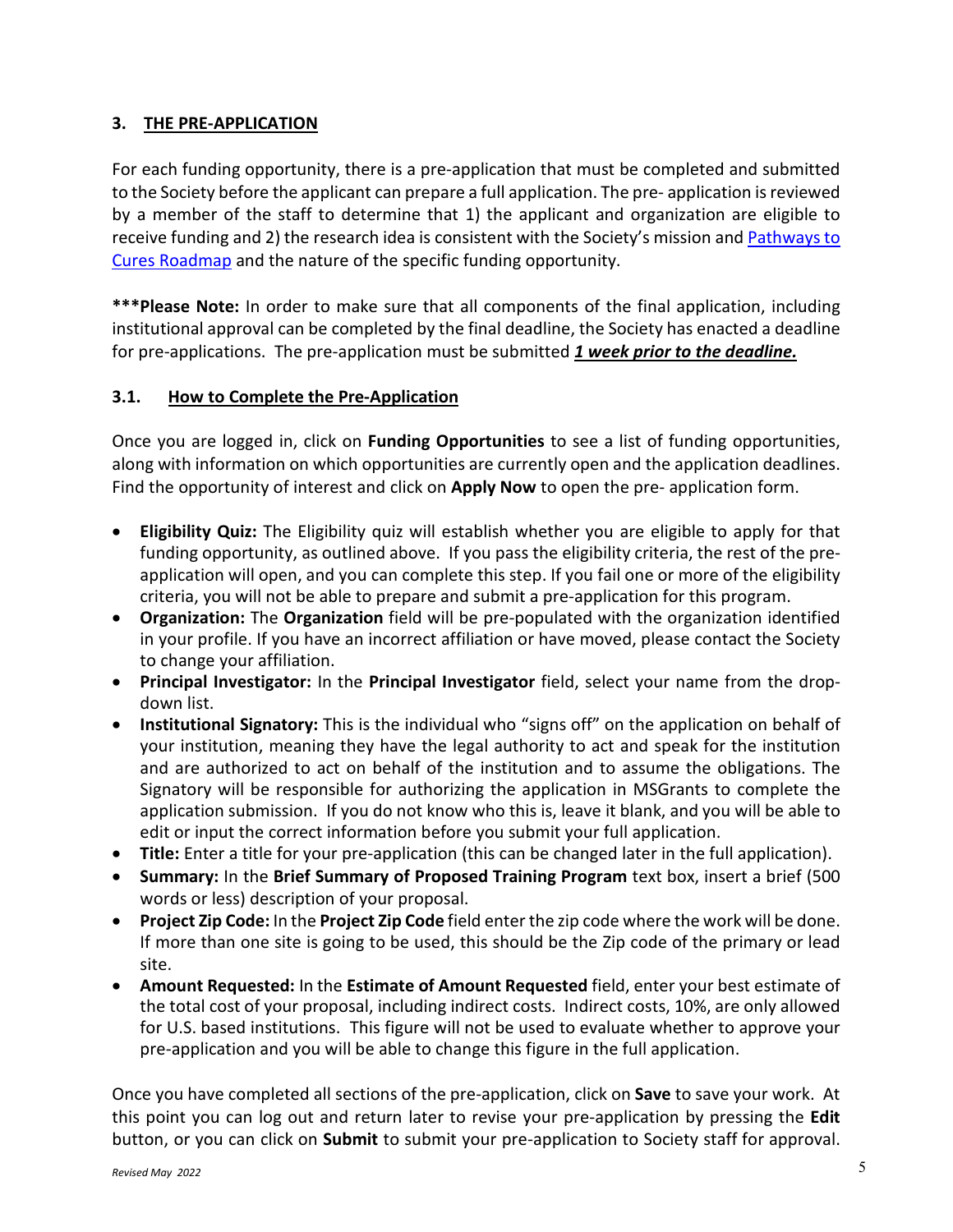Saving your application does not send it to Society staff. You must click on **Submit** for it to be considered for approval. Once you press **Submit**, you will no longer be able to make changes, though you will still be able to see your pre-application.

When you submit the pre-application, it will automatically be sent to the appropriate program officer at the Society for review.

## **3.2. Notification of pre-application approval**

Once the pre-application is approved, usually within two business days, you will receive an automated message from MSGrants and will be able to begin preparation of the full application. In some cases, Society staff may send the pre-application back to you for clarification or changes before final approval.

## **4. THE FULL APPLICATION**

Once your pre-application has been approved you can log in and begin to prepare the full application. In the grantee portal, click on the **Open Applications** link and then on **Edit** to begin working on the full application. You can work on the various parts of your full application in any order, save your work, and return later to continue working as many times as you want, but all sections must be completed before you submit.

### **4.1. Navigation Tips**

**Editing**—Any time before you submit your proposal, you can click on the edit button in the **upper right corner** to open your proposal for further editing.

**Save your work**—It is a good idea to save as you complete each part of the application. This button is located at the **bottom** of the application when in edit mode.

**Expanding sections**—Black triangles indicate the sections of the application that will expand to open when you click on the triangle. The default of the application is for each section to be collapsed so only section headers are visible. You should open each section and complete all the required components in the section. Clicking the triangle again re-minimizes that section.

**Types of input**—The section components can either be drop-down lists, text boxes, or sections where you need to upload one or more files.

**Uploading documents**—Sections that require one or more files to be uploaded will have a document component, as shown below.

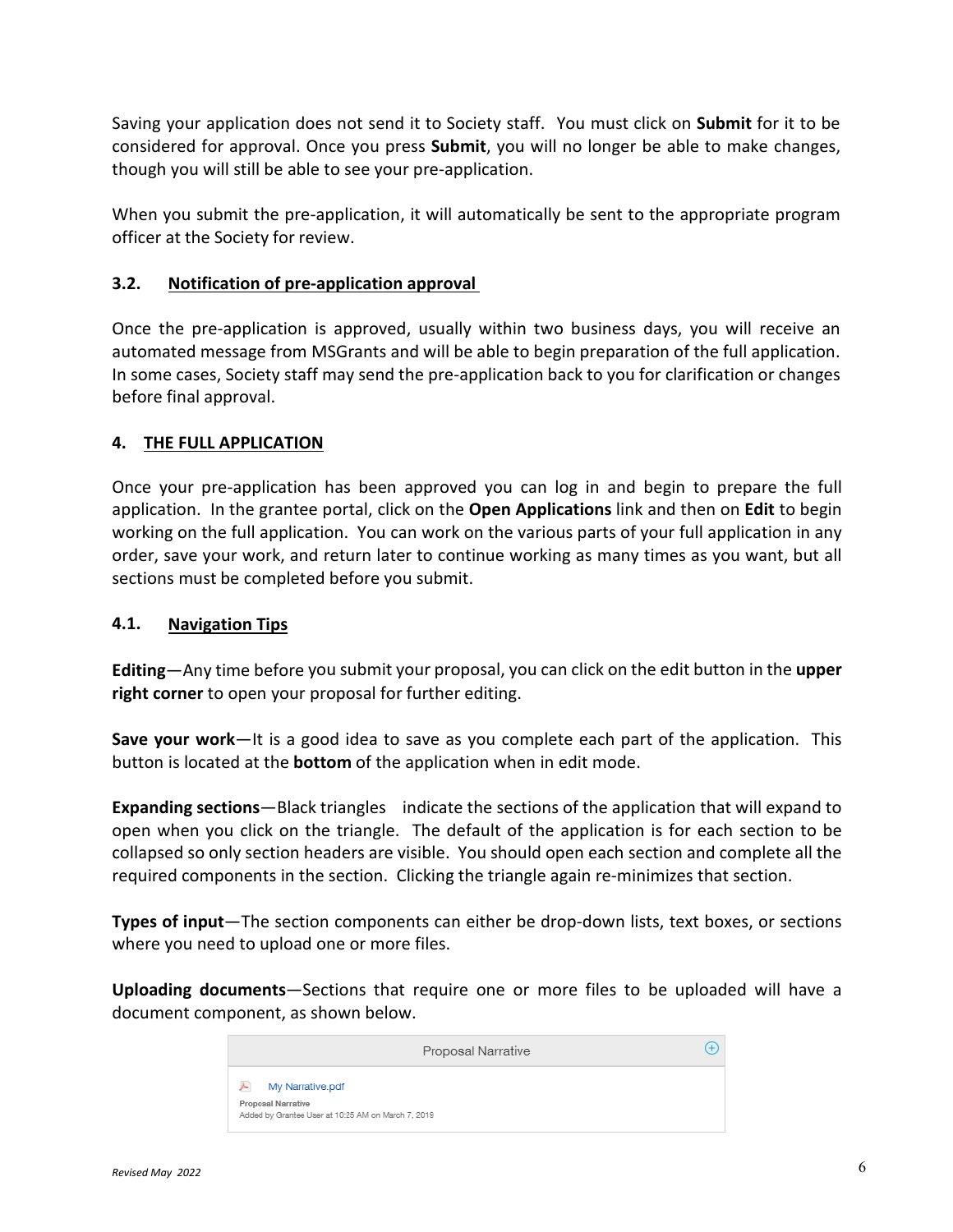Click on the blue plus sign to open the upload dialogue box. Click on **Add Files** to browse for the file that you want to upload. Click on the dropdown menu to indicate the type of document you are uploading (ex. Biosketch or Proposal Narrative). Click on **Start Upload** to upload the file and exit out of the dialogue box to return to your application.

| Upload files<br>Select or drag files then start upload |        | Х                        |
|--------------------------------------------------------|--------|--------------------------|
| Filename                                               | Size   | Status                   |
| Proposal Narrative<br>My Narrative.pdf                 | 517 KB | 盀<br>$0\%$<br>$(-)$      |
|                                                        |        | $\overline{\phantom{a}}$ |
| Start upload<br>Add files                              | 517 KB | 0%                       |

To change the document type or delete the file that you uploaded, position your cursor anywhere to the right of the name of the file and click on the pencil (edit) or the minus sign (delete) that appear.

Please note, any charts, diagrams and figures **MUST** be submitted as a PDF attachment.

**Printing**—You can click on the print button in the **upper right corner** ( $\blacksquare$ ) to generate a PDF file of your application. This will not include the files attached.

**Submitting**—If you have completed your application, you can use the submit button located at the **bottom right** of the application after you have saved and exited edit mode to advance it to the next stage.

**Withdrawing an application**—When you do not wish to submit your proposal or continue working on it, you can use the withdraw button in the **bottom right**. Once you withdraw an application, it will not be considered for funding. This option is generally used when an investigator has inadvertently started a duplicate application or decided not to submit an application that has already been started.

# **4.2. Required Fields**

This section is a list of required fields for the application. There is no action to take within this section, it is simply a reminder for the application of the fields that must be completed before the application can be submitted.

# **4.3. Project Information**

This section includes basic information about the proposal. To assist you in selecting the **Keywords** that are a required part of this section, a list of available keywords can be downloaded from the Grantee Home Page.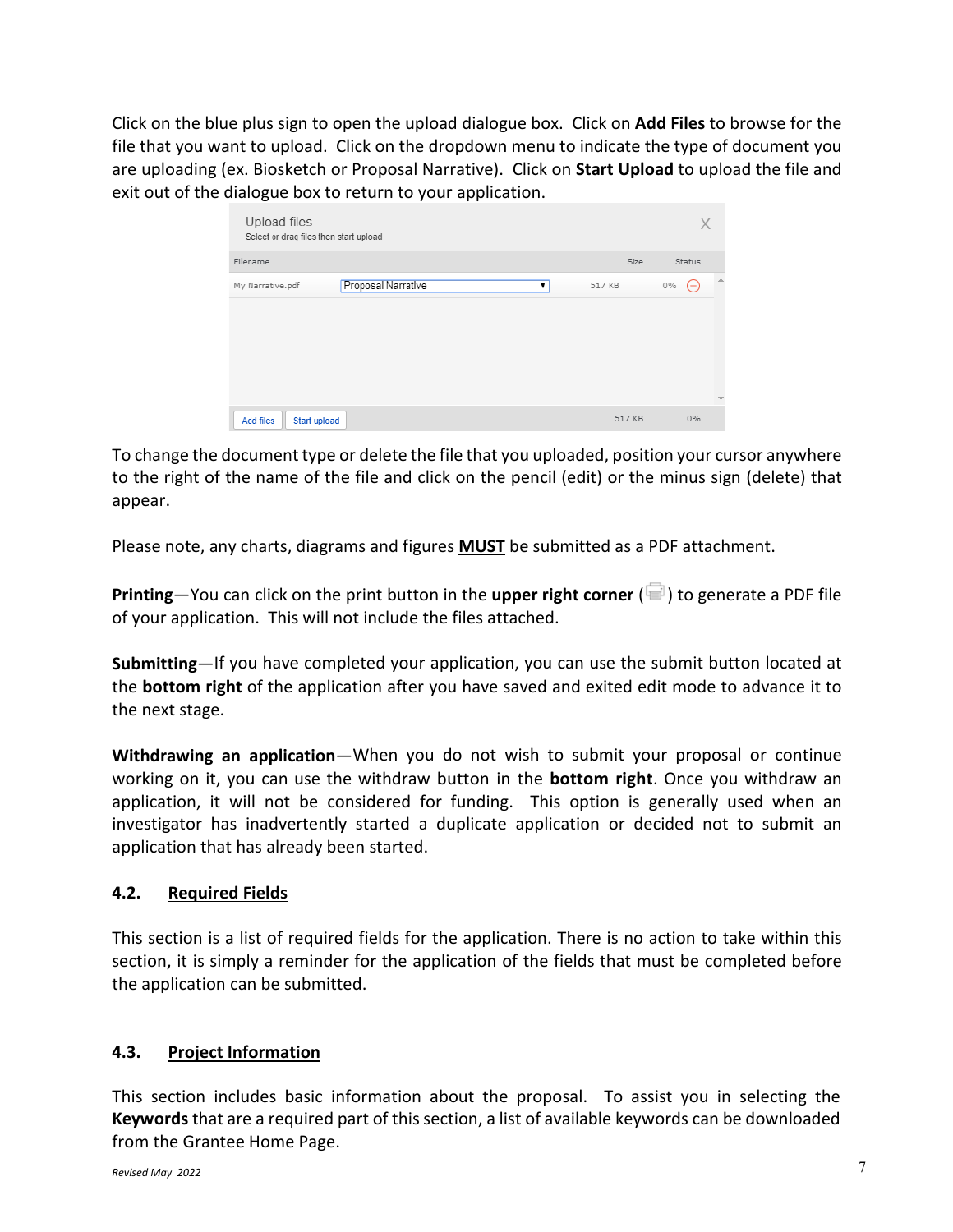**Note on resubmissions:** for fellowship programs, an application is considered a resubmission if the applicant has applied to the same program previously, regardless of whether the research project described has changed.

## **4.4. Institutional Official**

This section will be pre-populated from your pre-application, but you should confirm that the Principal Investigator and Institutional Signatory information is correct.

The **Principal Investigator**should be the applicant. The individual selected in this field will receive all communications for this application.

The **Institutional Signatory** is the institutional official who has the legal authority to act and speak for the institution and is authorized to act on behalf of the institution and to assume the obligations. The Signatory will be responsible for authorizing the application in MSGrants to complete the application submission. This individual is required to have a MS Grants account, and complete authorization of the application online. If the Signatory is not registered, this individual must go to the MSGrants log on page [https://nmss.fluxx.io](https://nmss.fluxx.io/) and register before they will appear in the dropdown list to be added to the application. The Principal Investigator may not serve as the institutional signatory.

In this section you will also confirm the location of the organization, the name of the principal investigator, and the information for your organization Financial Officer. This information will be used if your application is awarded.

### **4.5. Human Subjects and/or Vertebrate Animals**

This section includes information on protection of human subjects and animals. If any documents concerning these assurances need to be included, such as Institutional Review Board (IRB) approval memos, they must be i uploaded in PDF format as part of the application.

IRB Approval File (if applicable)—If your proposed research involves human subjects, you must provide a signed and dated approval letter from the IRB or equivalent appropriate committee of your institution. If approval is pending, indicate that the project has been submitted to the committee for review in the Human Subjects section. Payment for approved grants will not begin until a signed and dated approval is received, reviewed and approved by the Society.

Institutional Animal Care File (if applicable)—For research involving animals, it is the obligation of the Principal Investigator to provide written approval from the applicants (or subcontractor's) Institutional Animal Use and Care Committee (IACUC) or equivalent international accreditation committee. If approval has been granted, a copy of the signed and dated approval letter must be submitted. If approval is pending, indicate that the project has been submitted to the committee for review in the Vertebrate Animals section. This approval must be received by the Society prior to the release of any funds specifically related to the part of the Project that requires this kind of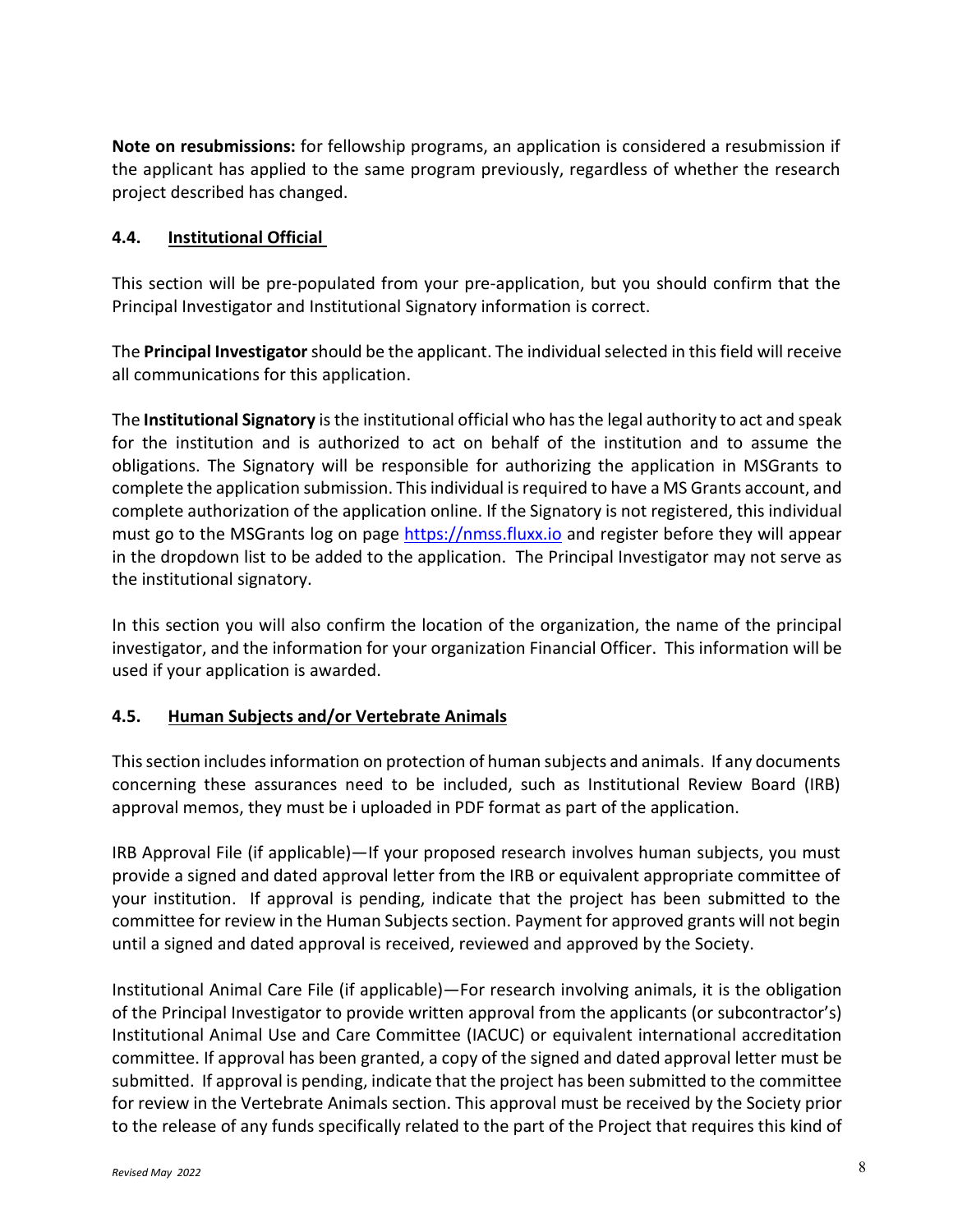approval, and a copy of the approval must be received by the Society on an annual basis during the funding term of the Award.

All biomedical research which involves the use of animals must adhere to the laws and guidelines for use of animals in scientific experimentation imposed by the country in which the experiments are conducted.

# **4.6. Letters Submitted with Application**

This is the section where letters submitted with your application are uploaded, such as letters of collaboration or support from any individuals whose cooperation is necessary for the proposal. This section should not be used for the submission of the Reference Letters described above. Letters must be converted to PDF format and should be combined and uploaded as a single PDF file and labeled as "Letters."

# **4.7. Plain Language Summary of Proposed Project**

The plain language description should describe your proposed research in language suitable for a news release to the lay public. This is important information for the society, and we please ask that applicants do not repurpose a scientific abstract for the plain language description. The plain language description is broken into several sections. In each section you are required to address a different element of your proposed project. Please read these instructions carefully and ensure that you address each element. Applicants are advised to utilize the many resources the Society had provided on how to write a successful Plain Language Description [found here](https://nms2cdn.azureedge.net/cmssite/nationalmssociety/media/msnationalfiles/research/examples_of_plain_language_summaries.pdf) (.pdf). If your project is funded, Society staff may make editorial changesto the summary to enhance its clarity.

# **4.8. Scientific Summary of Proposed Project**

This summary should capture in condensed form the highlights of your proposed training program. Please divide your scientific summary into the following sections:

- 1. Summary of Proposed Projects and highlight how this work aligns with the National MS Society's [Pathways to Cures Roadmap](https://journals.sagepub.com/doi/10.1177/13524585221075990)
- 2. Facilities Available at Your Institution
- 3. Educational Environment
- 4. Mentor(s) Postdoctoral Fellow Relationship

You can type this into the online text box directly or copy and paste as plain text a summary that you have prepared using a word processor.

# **4.9. Project Staff**

Key professional personnel should be listed. This will assist the Society in more effectively tracking all the researchers and clinicians who participate in Society-funded projects.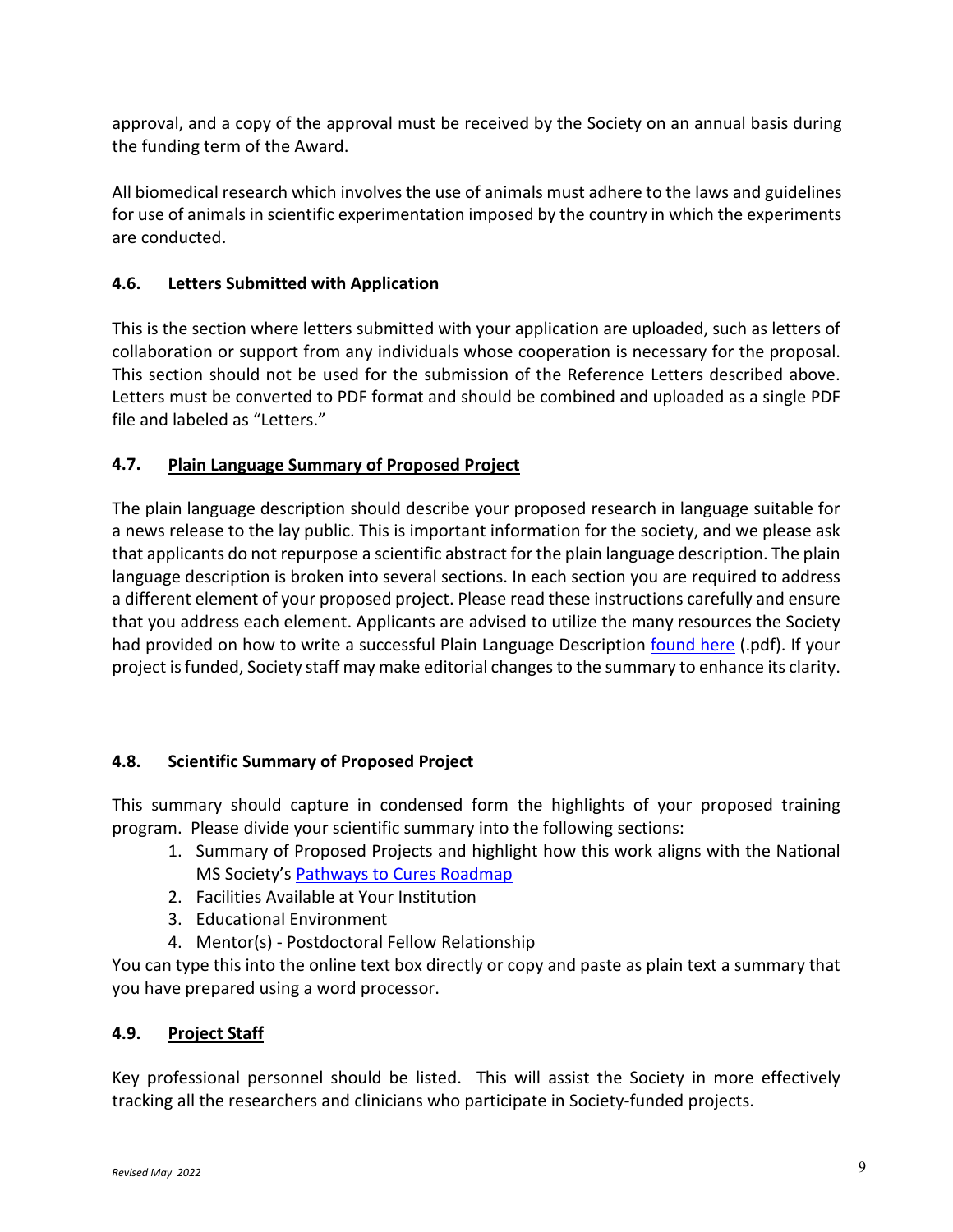**Biographical Sketches—**Biographical sketches in NIH style format are required for all key personnel working on the project, including the applicant. All biographical sketches must be uploaded as a PDF and labeled as "Biosketch." A template is available for downloading on the Application Templates section if needed.

# **4.10. Other Support**

The Society requires detailed information concerning current and pending support for personnel listed on the application. This information is useful in evaluating any potential overlap with the current application and in identifying potential conflicts of interest. This should be uploaded as a single PDF document using the template provided and labeled as "Other Document."

# **4.11. Proposal Narrative**

The proposal narrative is the heart of the application. Details concerning the preparation of the proposal narrative appear below. A template in Microsoft Word format is available for download on the Application Templates page of MSGrants. This template parallels NIH format. Specifications are **12 pages single spaced** (not including references), **11 point or larger font**, and **half-inch margins on all sides**. Applications that manipulate fonts, margins or spacing to circumvent the page limits will not be reviewed. Once the narrative is completed, it must be converted to PDF format and uploaded in this section and labeled as "Proposal Narrative."

## **Introduction (required for resubmissions only):**

Applicants who are resubmitting an application must include an introduction (up to 2 pages) detailing their response to the reviewers' comments from the prior submission; these 2 pages are in addition to the 12 pages of the narrative itself.

### **Narrative:**

The proposal narrative must include the following sections:

- **Mentor's training experience**—List the names of all fellows in training with the mentor(s) at the present time and during the past five years. For each include 1) the fellow's name, 2) start and end dates of training period, 3) degrees earned by the fellow, 4) year degrees were granted, 5) institution granting degrees, 6) current position and source of support, 7) a brief statement of the nature of the training experience with you.
- **Mentor's research interests and experience**—Describe the major research interests of the mentor(s) and current research activities.
- **Projects available to the fellow**—List all of the research projects in your organization that would be available to the fellow as part of the training program.
- **Training plan**—Please discuss the new training that will be part of the fellowship program. This may include coursework, supervision, clinical experience, laboratory training, etc.
- **Relevance to MS**—Please describe the relevance of the proposed training program to multiple sclerosis and the National MS Society's [Pathways to Cures Roadmap.](https://journals.sagepub.com/doi/10.1177/13524585221075990)

# **References and Literature cited:**

To facilitate the review of your application, give the full title and bibliographic reference for all work cited in your application. *Please note: the 12-page limit for the narrative does not include the references.*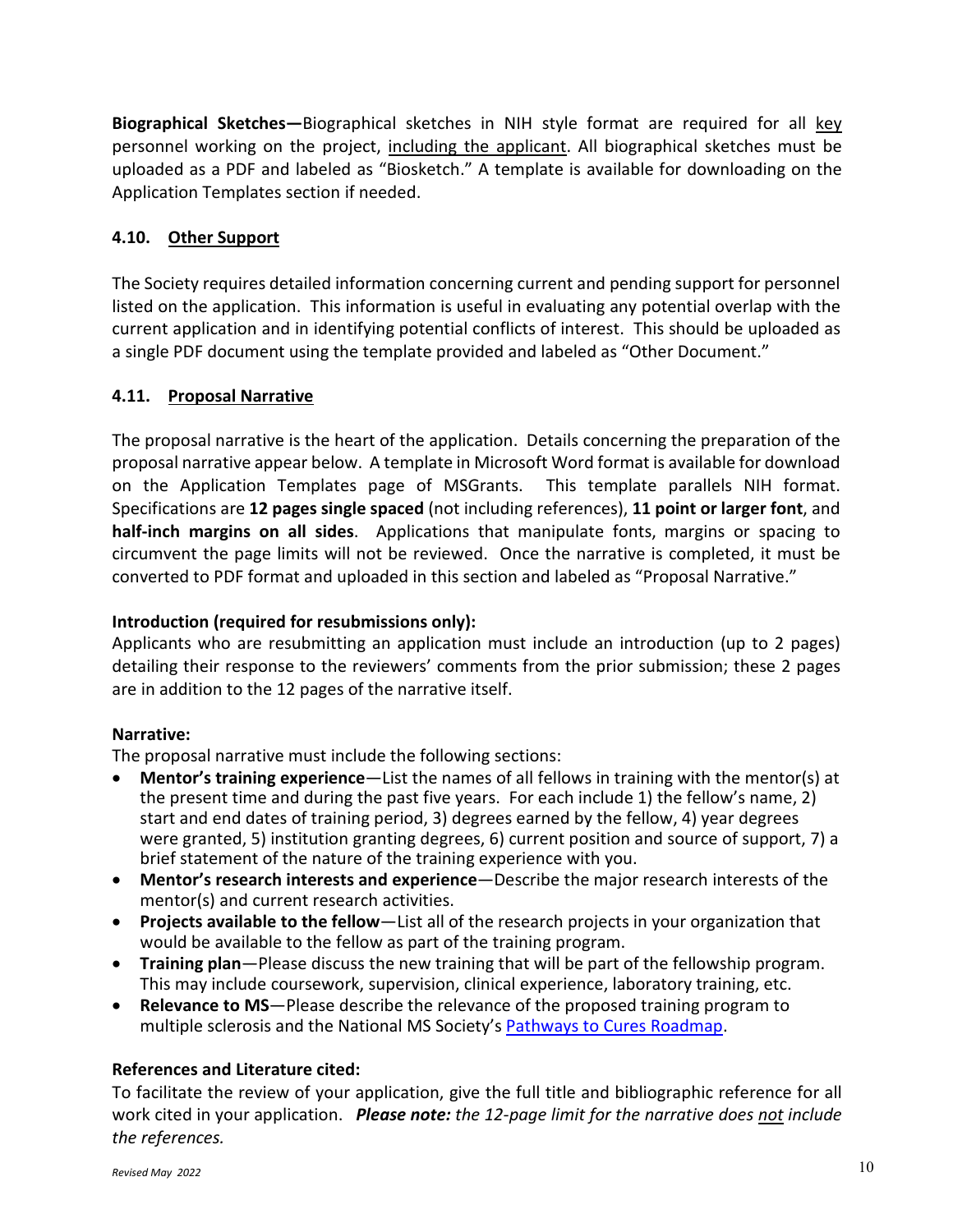## **Tips Concerning Important Points to Cover in the Narrative:**

In evaluating applications, the review committee will be looking for the following points:

- Specific selection criteria for the postdoctoral fellow(s) to be trained
- Specification of the discipline(s) of the postdoctoral fellow(s) to be trained
- An emphasis on training for a career in a specific field of research
- A well-articulated training plan with enough specifics to allow for meaningful evaluation
- The major focus of training to be on rehabilitation research with exposure to other fields
- Evidence of the track record of the mentor(s) in peer-reviewed research and publication
- A description of how the different disciplines represented in the training program will work together
- A statement to the effect that the fellow(s) will write and submit at least one grant and one scientific article during the course of the award

## **4.12. Materials Submitted**

This is the section where appendix materials submitted with your application are uploaded. Examples of common appendix materials are listed below. Appendix materials must be in PDF format and can be uploaded either as a combined file or as multiple PDF files and should be labeled "Materials." Paper copies, CD's, etc. will not be accepted and will be discarded if they are received by the Society. **Caution:** Do not use this section to circumvent the page limits of the narrative section. Putting information here that belongs in the narrative may result in a more negative assessment by the peer review panel.

Items commonly included in the appendix are:

- **Publications: A maximum of 3** reprints or preprints can be included as part of the appendix.
- **Clinical Trial Protocols:** In some cases, a proposal submitted to the Society may involve a study that is an add-on to a clinical trial that has been funded by another agency. Although the clinical trial itself is not the focus of the proposal, it is essential for the peer-review panel to have detailed information about the trial. If the above scenario describes your proposal, you must include a copy of the clinical trial protocol as part of the appendix.
- **Questionnaires and assessments:** If your proposed study utilizes questionnaires or other types of printed assessment instruments, you may want to include these as part of the appendix.
- **Other Materials:** Many other types of materials could potentially be included in the appendix. However, keep in mind that reviewers have a great deal of material to review and so you should choose your appended materials carefully.

# **4.13. Budget**

The Society requires a detailed budget for the proposal, and the budget must be submitted using MSGrants. The budget module is divided into sections such as "Personnel," "Equipment," "Supplies," etc. and project years. To add a line item to the budget, click on the plus  $("+")$ button to open the form. The system will calculate the total budget per year after each line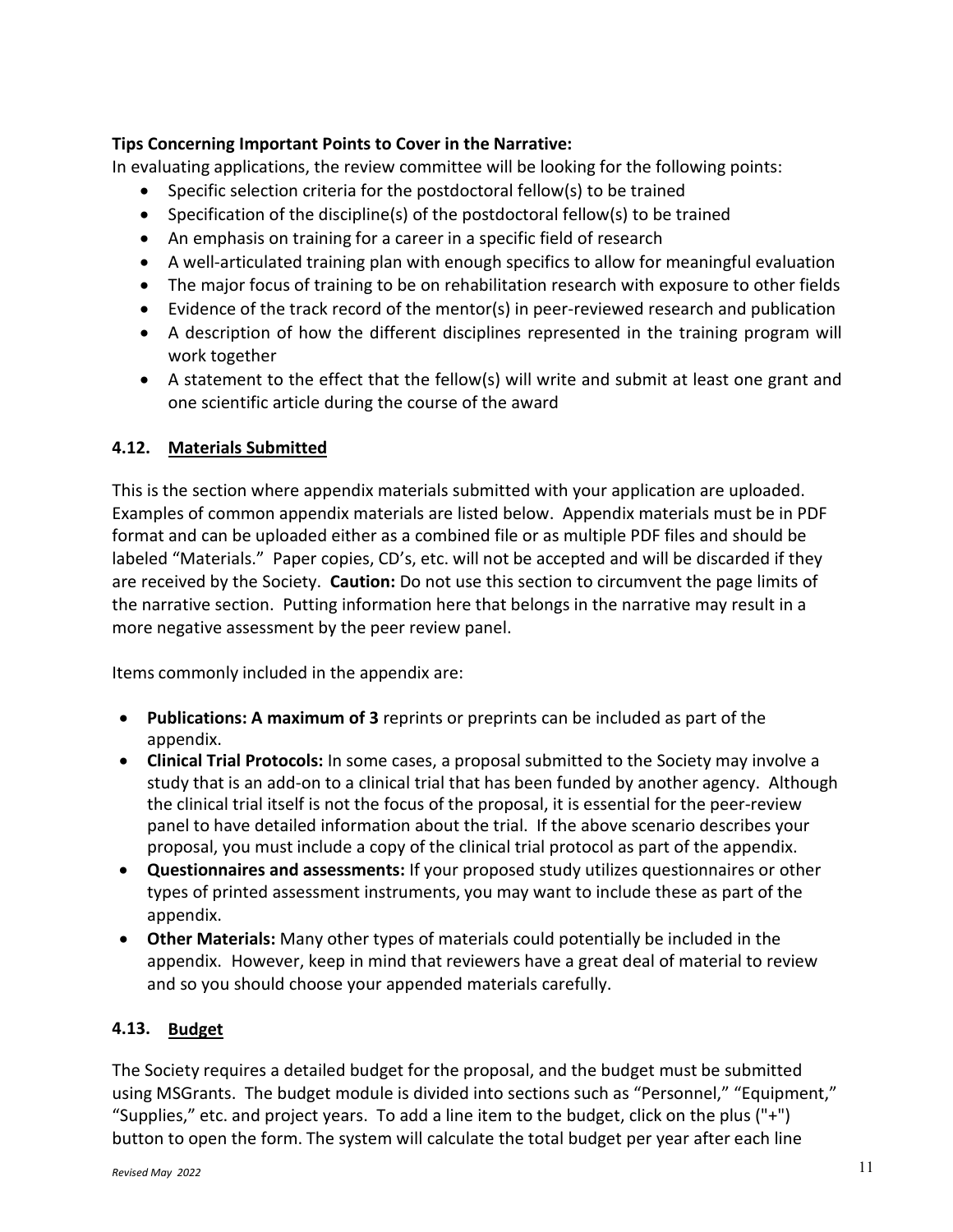item has been added to the application. Please note, it is recommended that you save the application after each budget section has been completed to expedite the calculation process. The budget module automatically calculates direct costs, indirect costs, and totals. Please note that you cannot edit the indirect cost section. This section is calculated by the system based on your entries and is not editable by applicants.

Please review the [NMSS Policies and Procedures](http://www.nationalmssociety.org/For-Professionals/Researchers/Funding-Policies-and-Procedures) for information regarding General Categories of Expenditures or contact staff with any questions.

**Sub-Contractor Budget—**The online system also includes the ability to calculate subcontract budgets and integrate them into the main budget. Like the overall budget, any subcontractor budgets should provide budget detail for all years of the proposal. The Society will pay up to 10% indirect costs on subcontracts to US institutions, with the usual exclusions for equipment and patient costs. As with the main proposal budget, only the direct costs should be entered and the system will calculate indirect costs automatically.

# **4.14. Budget Justification**

The budget justification can be typed directly into the text box online or copy and pasted as plain text into the text box and then formatted using the tools within MSGrants. Please do not copy text with formatting as this can cause errors in how the text is displayed.

# **4.15. Applicant Demographics**

The Society is requesting this information to be used for internal purposes only, specifically to help inform the Society's Diversity, Equity, and Inclusivity initiatives (please see our Cultural Values and Diversity, Equity, and Inclusion Statement online [here\)](https://www.nationalmssociety.org/About-the-Society/Cultural-Values). Your responses will be confidential and will not affect consideration of your application.

# **5. DUAL SUBMISION TO OTHER AGENCIES**

You are encouraged to apply to other appropriate agencies, in addition to the National Multiple Sclerosis Society. If you apply to another agency for support of the same or similar proposal, be sure to acknowledge the application(s) in the **Other Support** section and where it is indicated on the **Project Information** section of your proposal.

# **6. SUBMISSION OF YOUR PROPOSAL**

Once you are satisfied with your proposal and all sections are marked as complete, you can click on the **Submit** button, available at the bottom right of the application after the application is saved. This will lock your proposal from further editing and move it to the **Authorization** step, which is completed by the Institutional Signatory.

# **6.1. Authorization (Institutional Approval)**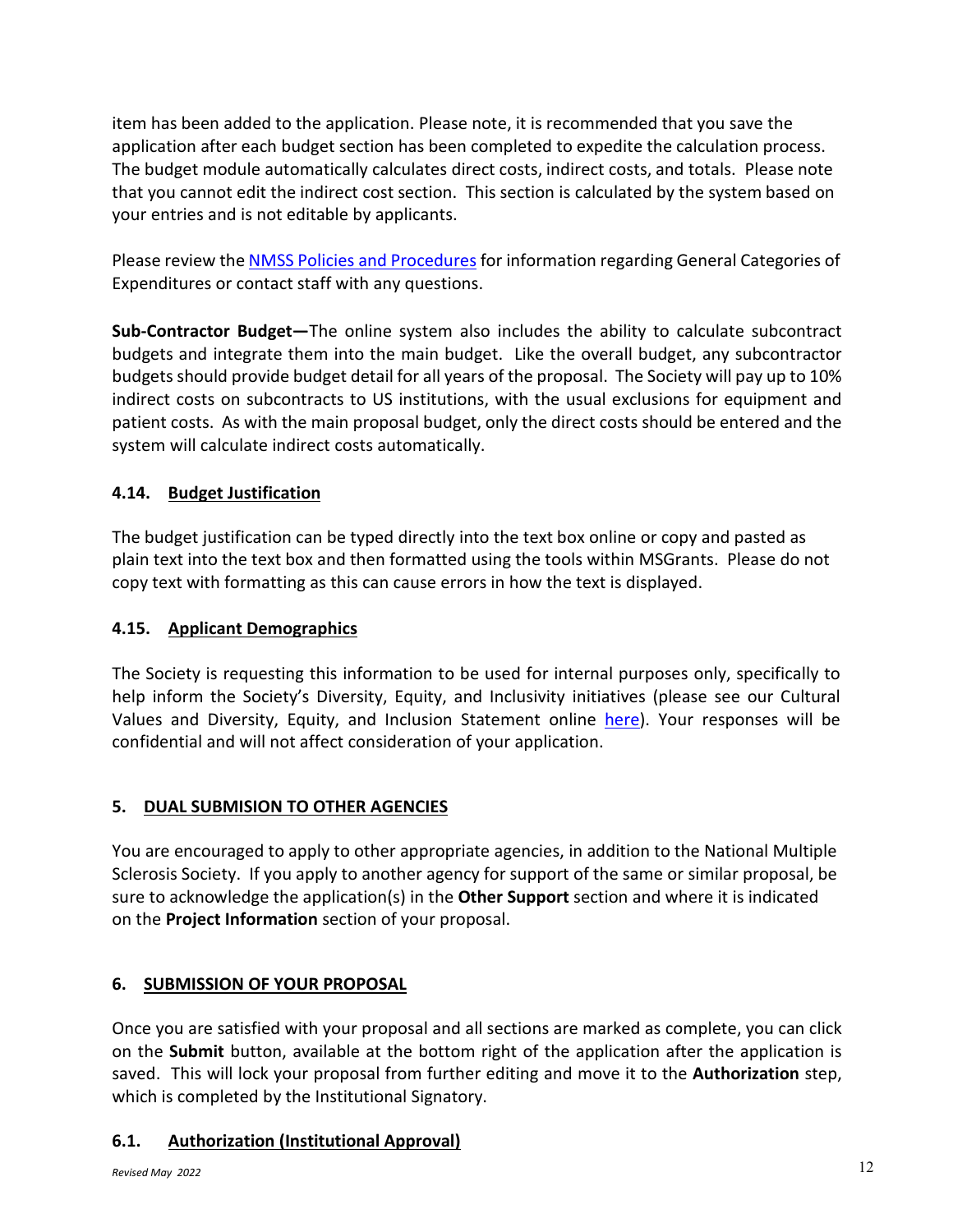Submitted applications are first routed to the Institutional Signatory identified in the application for approval and final submission to the Society. Once you have submitted your application, a system message will be sent automatically via e-mail to the Institutional Signatory stating that an application is pending authorization. The Institutional Signatory must log on to the system, open the application, and approve or authorize the application before it is submitted to the Society. This step *must* be completed *prior* to 5:00 PM Eastern Time on the date of the deadline.

Please note, the Institutional Signatory must be registered with the system and must be the individual designated by you in the **Institutional Official** section of the application.

# **6.2. Confirmation**

Once your Institutional Signatory has submitted the application, the Principal Investigator and Institutional Signatory will both receive an automated email confirming receipt of your application by the Society. When your application is successfully submitted, it will be available for review and printing in your portal under the section **Submitted/Under Review**.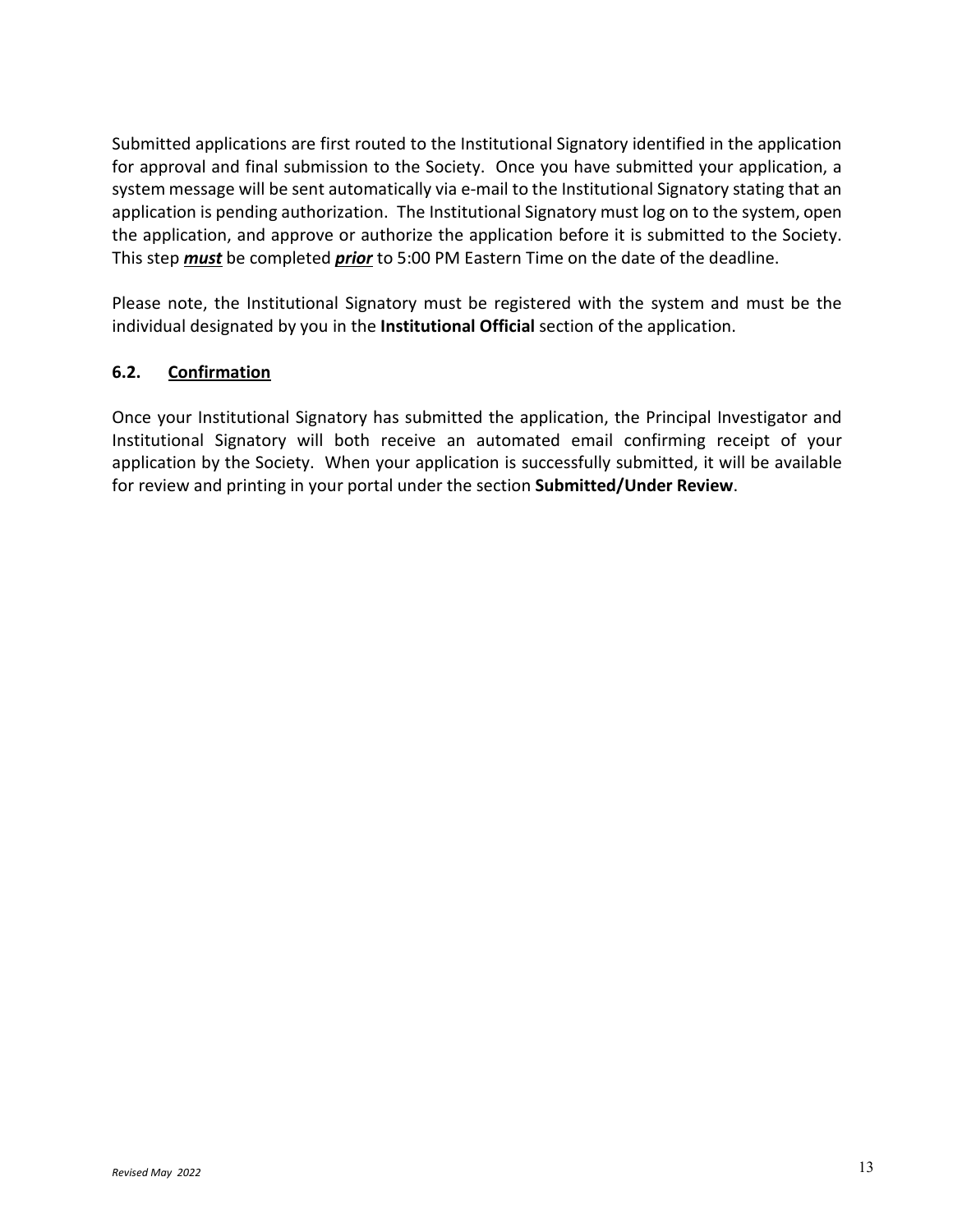## **7. APPLICATION CHECKLIST**

To assist you in verifying that you have completed all steps in the application process, here is a checklist that you can use once you are ready to submit your proposal.

- □ Have you completed all required items in the **Project Information** section?
- □ Have you completed all required items in the **Institutional Official** section?
- □ Have you completed all required items in the **Human Subjects and/or Vertebrate Animals**  section?
- □ If applicable, have you uploaded all of the **Letters** of support/collaboration/approval?
- □ Have you completed the **Plain Language Description**?
- □ Have you completed the **Scientific Summary**?
- □ Have you listed all professional staff in the **Project Staff** section?
- □ Have you uploaded **Biographical Sketches** for all professional staff on the proposal, including the PI?
- □ Have you uploaded **Other Support** for all professional staff on the proposal?
- □ Have you uploaded your completed **Proposal Narrative**?
- □ If applicable, have you uploaded all **Materials** in the appendix?
- □ Have you completed the **Budget** for all years of the proposal?
- □ Have you completed the **Budget Justification** for all years of the proposal?
- □ If applicable, have you completed the **Subcontract Budget(s)** for any subcontracts?
- □ If applicable, have you uploaded a **Budget Justification** for any subcontracts?
- □ Has the Institutional Signatory of your organization **Authorized** submission of your application?